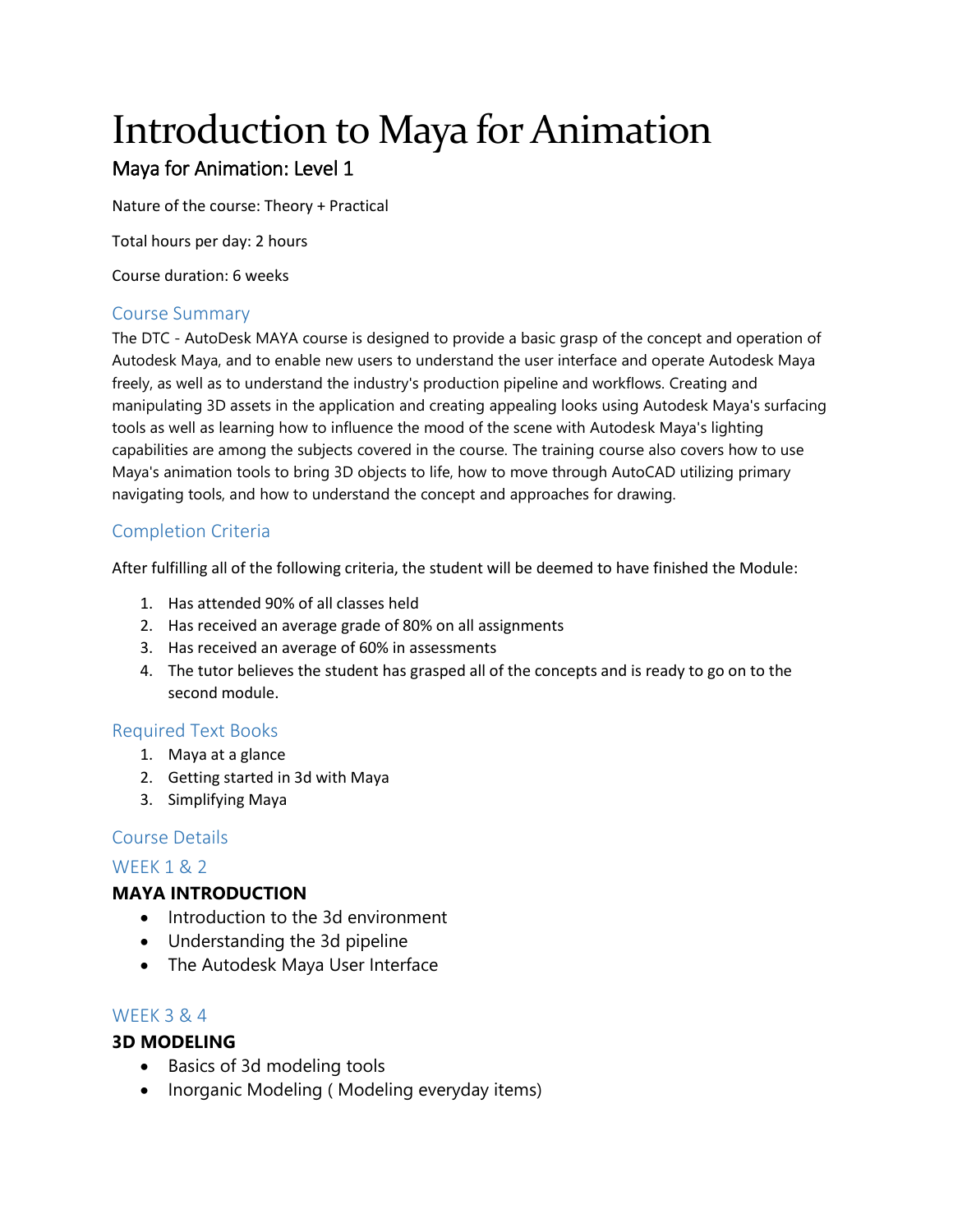- Set modeling ( of students choosing )
- Organic Modeling ( Character Body, hand and head)
- 3D Modeling question and answer session

## WEEK 5 & 6

## **3D TEXTURING**

- Introduction to materials and textures
- The Uv space and texture Projection
- Texturing inorganic objects
- Texturing Organic Models
- 3D Texturing questions and answer session

## **LABS**

Lab assignments will focus on the practice and mastery of contents covered in the lectures; and introduce critical and fundamental problem-solving techniques to the students.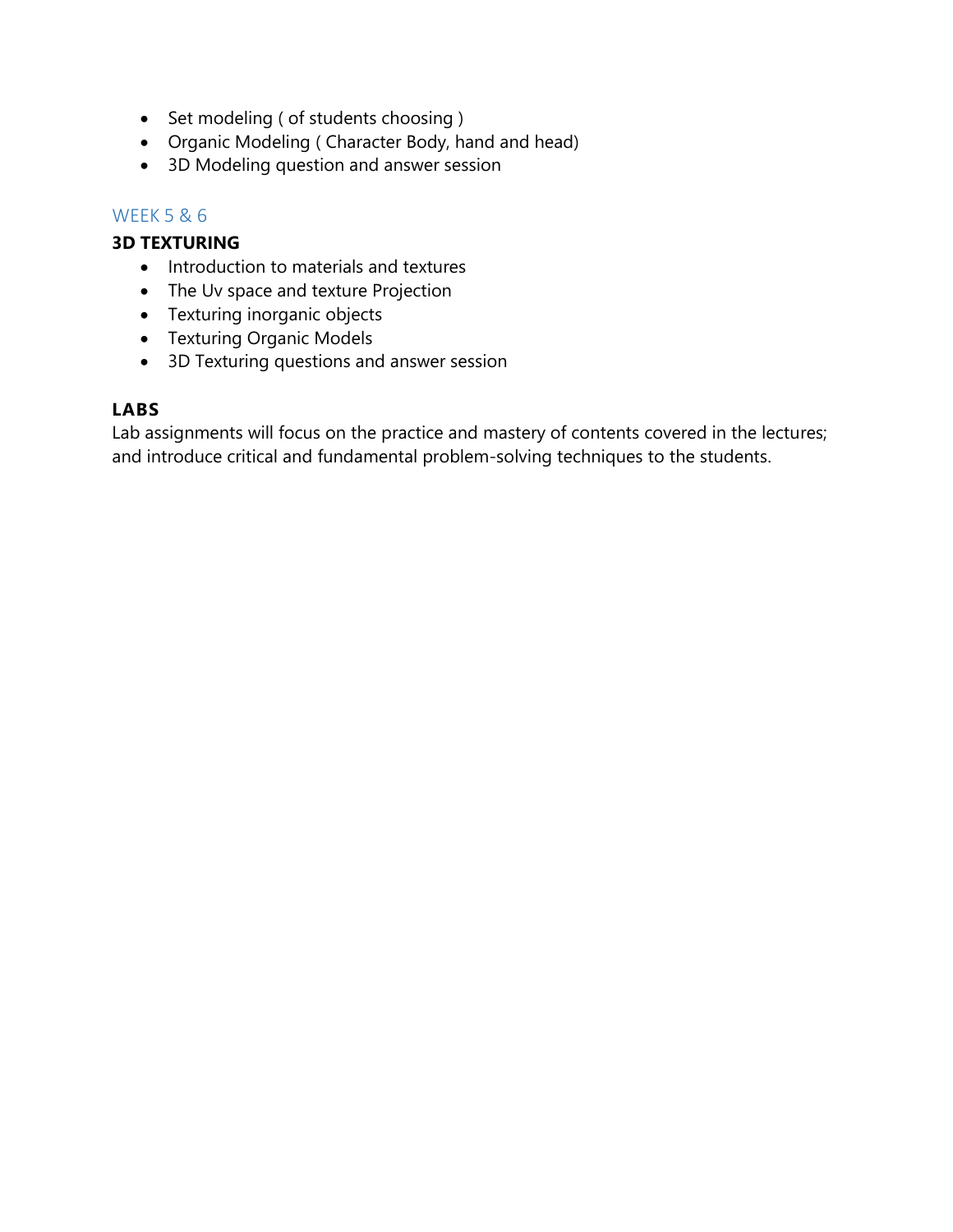## Maya for Animation: Level 2

Nature of the course: Theory + Practical

Total hours per day: 2 hours

Course duration: 6 weeks

#### Course Summary

The DTC - AutoDesk MAYA course is designed to provide a basic grasp of the concept and operation of Autodesk Maya, and to enable new users to understand the user interface and operate Autodesk Maya freely, as well as to understand the industry's production pipeline and workflows. Creating and manipulating 3D assets in the application and creating appealing looks using Autodesk Maya's surfacing tools as well as learning how to influence the mood of the scene with Autodesk Maya's lighting capabilities are among the subjects covered in the course. The training course also covers how to use Maya's animation tools to bring 3D objects to life, how to move through AutoCAD utilizing primary navigating tools, and how to understand the concept and approaches for drawing.

## Completion Criteria

After fulfilling all of the following criteria, the student will be deemed to have finished the Module:

- 1. Has attended 90% of all classes held
- 2. Has received an average grade of 80% on all assignments
- 3. Has received an average of 60% in assessments
- 4. The tutor believes the student has grasped all of the concepts and is ready to go on to the second module.

#### Required Text Books

- 1. The art of Maya
- 2. Maya Professional Tips and Techniques

## Course Details

## WEEK 1 & 2

## **RIGGING**

- Introduction to deformers in Maya
- Constraints and joints
- Skinning and Parenting
- IK and FK systems
- Rigging a Human body
- Rigging question and answer sessions

WEEK 3 & 4 **ANIMATION**